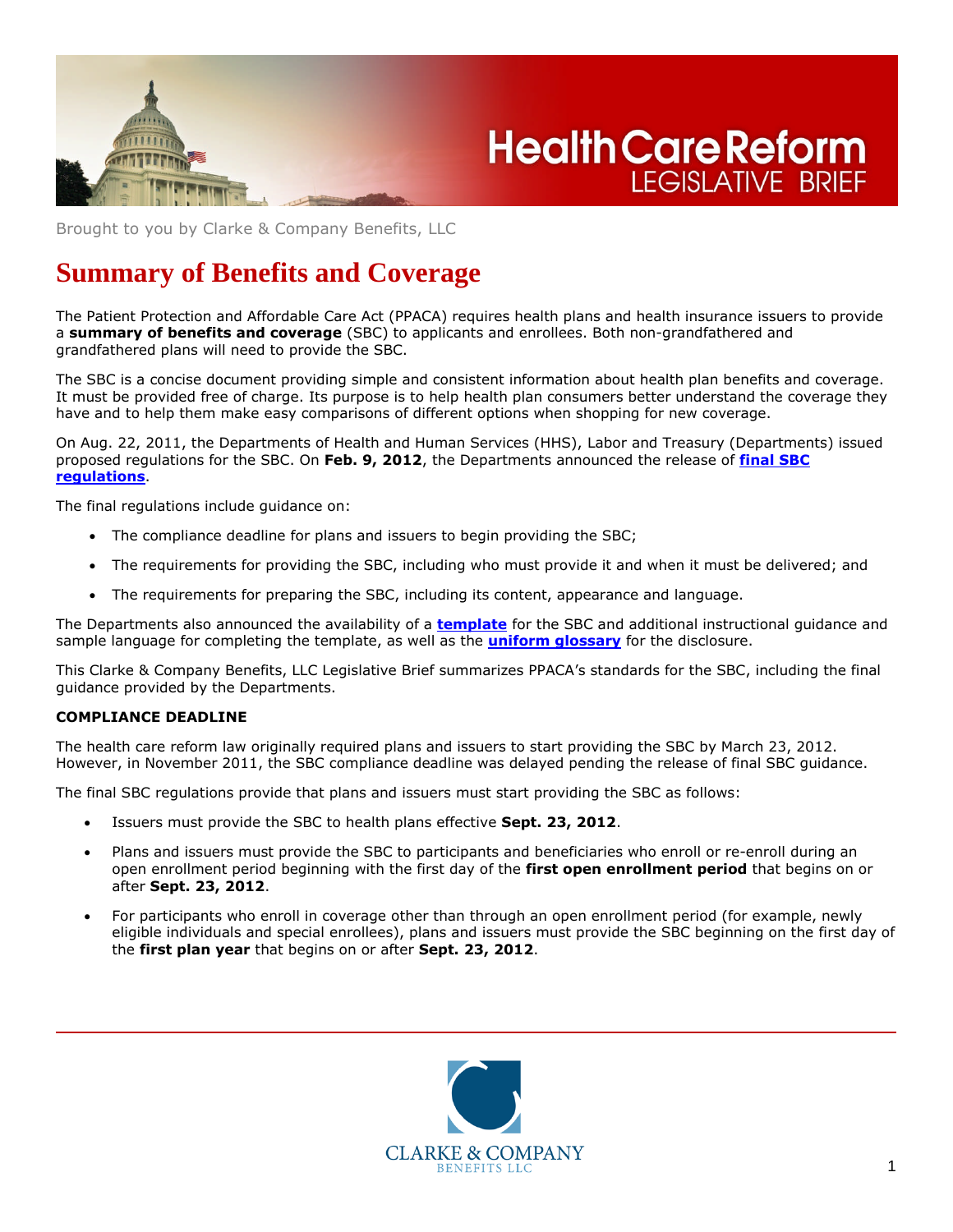### **PROVIDING THE SBC**

#### *Timing Requirements*

For group health plans, the final regulations outline two different scenarios under which the SBC must be provided: (1) by a group health insurance issuer to a group health plan; and (2) by the issuer or plan to participants and beneficiaries.

A **health insurance issuer** must provide an SBC to a **group health plan** (or the plan's sponsor):

- Upon application for health coverage;
- By the first day of coverage, if there was any change in the information required to be in the SBC that was provided upon application and before the first day of coverage;
- When the issuer renews or reissues the policy; and
- Upon request.

A **health insurance issuer or health plan** must provide an SBC to **participants and beneficiaries** with respect to each benefit package for which the participant or beneficiary is eligible. The SBC must be provided:

- As part of any written application materials that are distributed by the plan or issuer for enrollment;
- If the plan or issuer does not distribute written application materials for enrollment, no later than the first date that the participant is eligible to enroll in coverage;
- By the first day of coverage, if there was any change to the information required to be in the SBC that was provided upon application and before the first day of coverage;
- To special enrollees, no later than the deadline for providing the summary plan description (SPD) (that is, within 90 days of enrollment);
- Upon renewal, if participants and beneficiaries must renew in order to maintain coverage; and
- Upon request (the uniform glossary must also be provided upon request).

SBCs that are provided upon application (by issuers) or upon request (by either plans or issuers) must be provided as soon as practicable, but no later than seven days after receipt of the application or request.

For providing the SBC at renewal time, if a written application is required for renewal, the SBC must be provided no later than when the application materials are distributed. If renewal is automatic, the SBC must be provided no later than **30 days** before the beginning of the new plan year.

However, an exception applies if an insured plan's policy, certificate or contract of insurance has not been issued or renewed before this 30-day period. In this case, the SBC must be provided as soon as practicable, but not later than seven days after the issuance of the new policy, certificate or contract of insurance, or the receipt of written confirmation of intent to renew, whichever is earlier.

#### *Special Rules to Avoid Duplication*

The final regulations contain three special rules to streamline the provision of the SBC and avoid unnecessary duplication.

First, if either the plan or issuer provides the SBC to a participant or beneficiary in accordance with the timing and content requirements, both will have satisfied their SBC obligations. Thus, a fully-insured plan will satisfy the requirement to provide an SBC to an individual if the issuer provides a timely and complete SBC to the individual.

This Clarke & Company Benefits, LLC Legislative Brief is not intended to be exhaustive nor should any discussion or opinions be construed as legal advice. Readers should contact legal counsel for legal advice.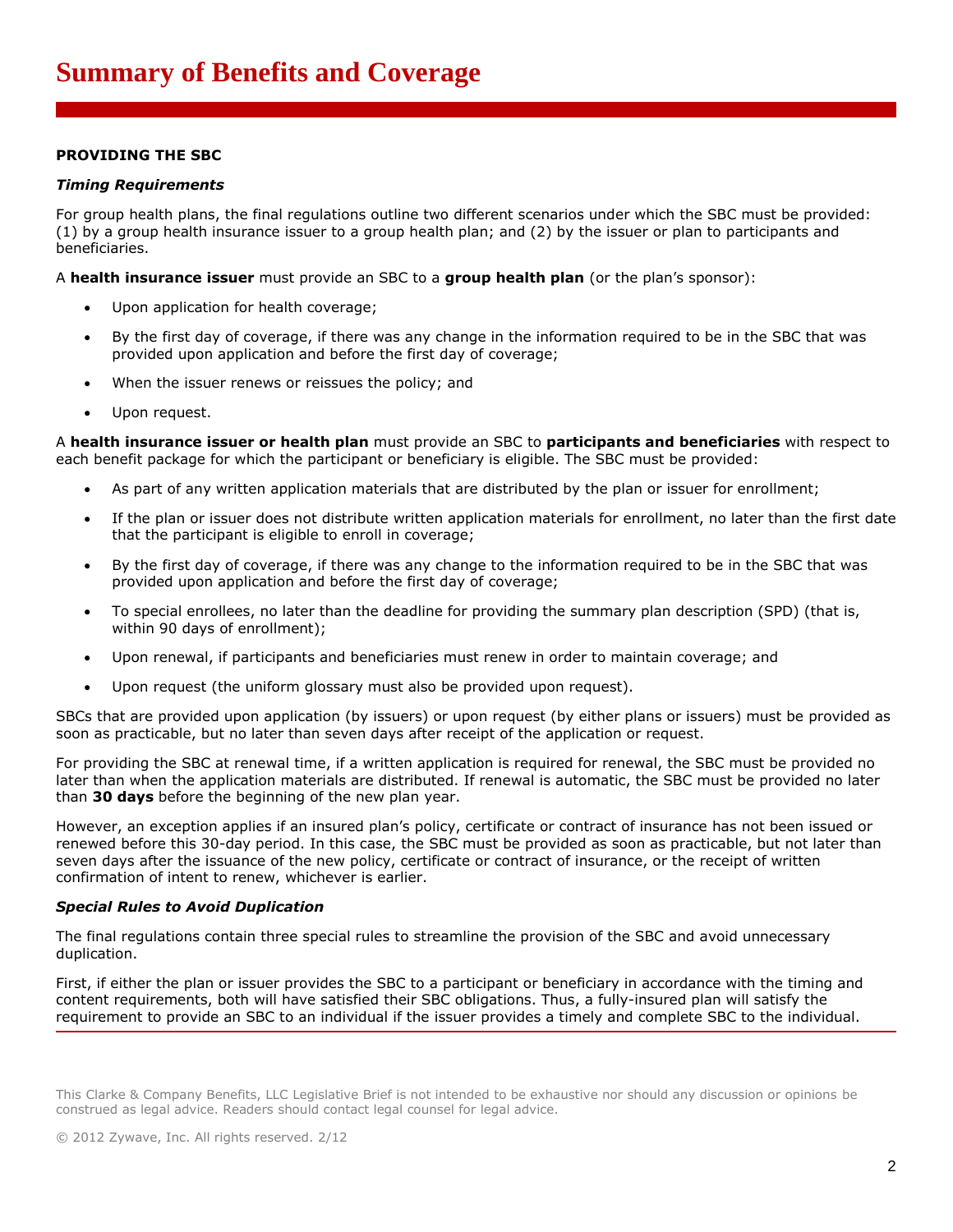Second, a single SBC may be provided to a family, unless any beneficiaries are known to reside at a different address. Due to this rule, plans and issuers will be required to provide separate SBCs to beneficiaries only in limited circumstances.

Third, for group health plans with multiple benefit packages, the plan or issuer is required to automatically provide a new SBC at renewal only with respect to the benefit package in which a participant or beneficiary is enrolled. SBCs for other benefit package options do not have to be provided automatically at renewal, but must be provided upon request.

#### *Exceptions for Certain Types of Plans, Policies or Benefits*

The SBC requirement applies to both group health plans and health insurance issuers. In the preamble to the final regulations, the Departments state that an SBC does not need to be provided for plans, policies or benefit packages that constitute "excepted benefits" under HIPAA. Thus, for example, the SBC requirement does not apply to standalone dental or vision plans or health flexible spending accounts (FSAs) that qualify as excepted benefits.

If a health FSA does not meet the criteria for an excepted benefit, and it is integrated with other major medical coverage, the SBC should be prepared for the other major medical coverage and the effects of the health FSA can be included in the appropriate spaces on the SBC for deductibles, copayments, coinsurance and benefits otherwise not covered by the major medical coverage. A stand-alone FSA that is not an excepted benefit must satisfy the SBC requirements independently. A similar rule applies for health reimbursement arrangements (HRAs).

Health savings accounts (HSAs) are not group health plans and, thus, are not subject to the SBC requirement. However, the SBC for a high deductible health plan (HDHP) associated with the HSA can mention the effects of employer contributions to HSAs in the appropriate spaces on the SBC for deductibles, copayments, coinsurance and benefits not otherwise covered by the HDHP.

#### *Effect on Other Documents*

The SBC does not replace any required disclosure documents for group health plan coverage, such as the summary plan description (SPD). Rather, it adds to the list of required disclosures. However, the SBC can be provided as either a stand-alone document, or it can be provided with other summary materials (for example, the SPD). To be provided with other summary materials, the SBC information must be intact and prominently displayed at the beginning of the materials (for example, immediately after the SPD's table of contents) and provided in accordance with the SBC timing requirements.

# *Method of Delivery*

The SBC may be provided in either paper or electronic form (such as by e-mail or an Internet posting). However, the final regulations place restrictions on the electronic delivery of the SBC.

For SBCs provided by an issuer to a health plan, the SBC may be provided electronically if:

- The format is readily accessible by the plan or its sponsor;
- The SBC is provided in paper form free of charge upon request; and
- If the electronic form is an Internet posting, the issuer timely advises the plan in paper form or e-mail that the documents are available on the Internet and provides the Internet address.

For SBCs provided to participants and beneficiaries, the SBC may be delivered electronically to participants and beneficiaries who are already covered under the group health plan if the Department of Labor's (DOL) regulations on electronic disclosure are satisfied.

This Clarke & Company Benefits, LLC Legislative Brief is not intended to be exhaustive nor should any discussion or opinions be construed as legal advice. Readers should contact legal counsel for legal advice.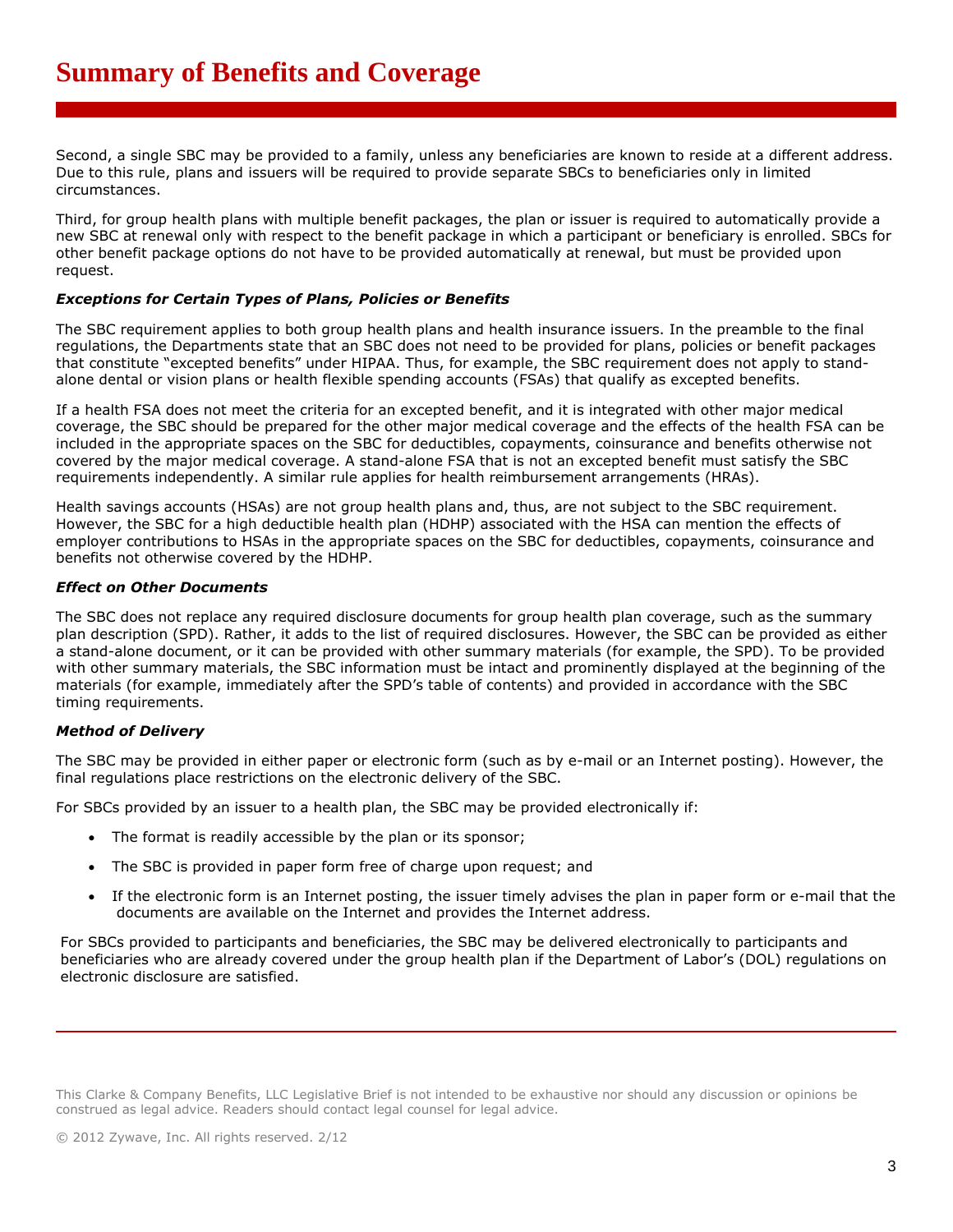For participants and beneficiaries who are eligible but not enrolled for coverage, the SBC may be provided electronically if:

- The format is readily accessible;
- The SBC is provided in paper form free of charge upon request; and
- If the electronic form is an Internet posting, the plan or issuer timely notifies the individual in paper form (such as a postcard) or e-mail that the documents are available on the Internet, provides the Internet address and notifies the individual that the documents are available in paper form upon request.

#### **PREPARING THE SBC**

The SBC is to be provided in a standardized format to help provide clear, consistent and comparable information about health plan coverage and benefits. As mentioned above, the Departments have provided a **template** and a **uniform glossary** for this purpose. The Departments intend to update the template and uniform glossary in future years to incorporate health care reform changes that become effective in later years.

**Group health plans and issuers are required to use the full template to satisfy the SBC requirement**. To the extent a plan's terms cannot reasonably be described in a manner consistent with the template and its instructions, the plan or issuer must make its best effort to accurately describe the relevant plan terms in a way that is as consistent with the instructions and template format as is reasonably possible.

#### *Appearance*

The SBC must be presented in a uniform format and must use terminology understandable by the average plan enrollee. The SBC must be relatively short; it cannot be longer than four pages. The Departments interpreted the four-page limitation as **four double-sided pages**. The SBC cannot include print smaller than **12-point font**. The SBC template may be provided in color or black and white.

#### *Required Content*

PPACA provides that SBCs must contain the following provisions:

- Uniform definitions of standard insurance and medical terms;
- A description of coverage, including cost-sharing for specified categories benefits;
- Exceptions, reductions and limitations on coverage;
- Cost-sharing provisions, including deductible, coinsurance and copayment obligations;
- Renewability and continuation of coverage provisions;
- Specified coverage examples that illustrate benefits provided under the plan or coverage for common benefits scenarios (including pregnancy and serious or chronic medical conditions);
- A statement that the outline is a summary of the policy and that the coverage document itself should be consulted for contractual provisions;
- A contact number for consumers and a web address where a copy of the actual coverage policy or certificate of coverage can be reviewed and obtained;
- For plans and issuers with one or more provider networks, an Internet address (or similar contact information) for obtaining a list of the network providers;

This Clarke & Company Benefits, LLC Legislative Brief is not intended to be exhaustive nor should any discussion or opinions be construed as legal advice. Readers should contact legal counsel for legal advice.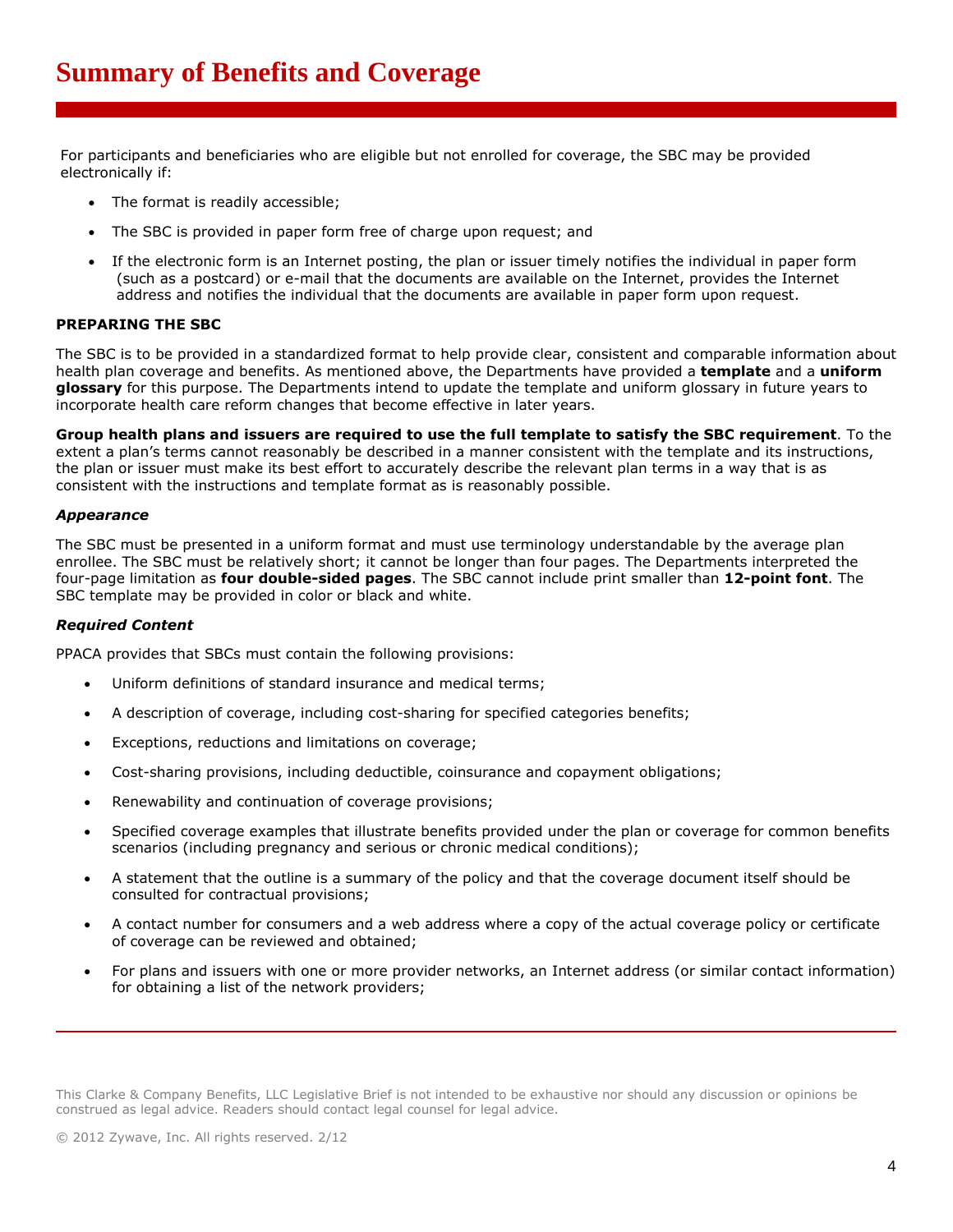- For plans and issuers with a prescription drug formulary, an Internet address (or similar contact information) for obtaining information about the prescription drug coverage; and
- An Internet address for obtaining the uniform glossary, a contact phone number to obtain a paper copy of the uniform glossary and a disclosure that paper copies are available.

The SBC is not required to include premium or cost of coverage information.

Instead of summarizing coverage for items and services provided outside the United States, a plan or issuer may provide an Internet address (or similar contact information) for obtaining information about benefits and coverage provided outside the United States.

Beginning in 2014, the SBC must include a statement of whether the plan provides minimum essential coverage and ensures that the plan's share of total allowed costs meets applicable requirements.

#### *Language*

PPACA requires the SBC to be presented in a culturally and linguistically appropriate manner, and use terminology that average enrollees can understand. The final regulations require plans and issuers to provide the SBC in a culturally and linguistically appropriate manner when 10 percent or more of the population residing in the individual's county are literate only in the same non-English language.

To help plans and issuers meet this requirement, HHS intends to provide written translations of the SBC template, sample language and uniform glossary in Spanish, Tagalog, Chinese and Navajo. This information should be available in the future through http://cciio.cms.gov.

#### **UNIFORM GLOSSARY**

Plans and issuers must also provide participants and beneficiaries a uniform glossary of health-coverage-related terms and medical terms. The terms included in the uniform glossary are specified by the Departments and are intended to allow individuals and employers to compare and understand the terms of coverage and medical benefits, including any exceptions to those benefits.

The uniform glossary must be provided in the format specified by the Departments. It must be presented in a uniform format and use terminology understandable by the average plan enrollee. Plans and issuers must make the uniform glossary available upon request, within seven business days after receipt of the request. The uniform glossary may be provided in either paper or electronic form, as requested.

The glossary also will be publicly available at www.HealthCare.gov, www.cciio.cms.gov and www.dol.gov/ebsa/healthreform.

#### **MODIFICATIONS**

Plans and issuers are required to give at least 60 days advance notice of any material modification in plan terms or coverage that are not reflected in the most recent SBC. This notice requirement is limited to material modifications that do not occur in connection with a renewal or reissuance of coverage.

According to the regulations, a "material modification" includes: (1) an enhancement of covered benefits or services, such as coverage of previously excluded benefits or reduced cost-sharing; (2) a material reduction in covered services or benefits, such as through increased premiums or cost-sharing; or (3) more stringent requirements for receipt of benefits, such as a new referral requirement.

The material modification notice can be provided in a separate document describing the material modification or through an updated SBC.

This Clarke & Company Benefits, LLC Legislative Brief is not intended to be exhaustive nor should any discussion or opinions be construed as legal advice. Readers should contact legal counsel for legal advice.